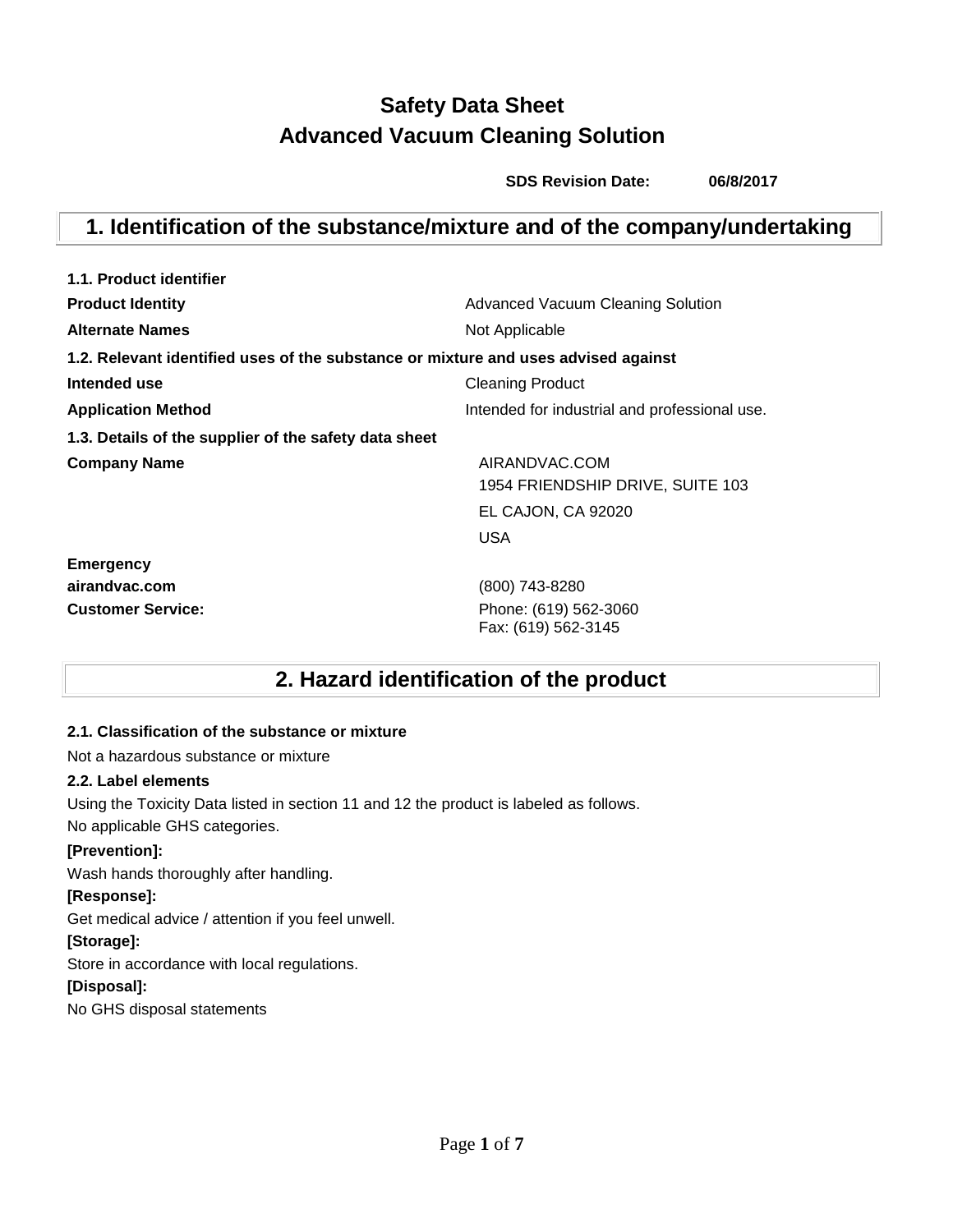# **3. Composition/information on ingredients**

| <b>Ingredient/Chemical Designations</b> | Weight %    | <b>GHS Classification</b> | CAS-no.           |
|-----------------------------------------|-------------|---------------------------|-------------------|
| Propylene glycol                        | $10 - 30$   | Not classified            | 57-55-6           |
| Glycerin                                | 1 – 5       | Not classified            | 56-81-5           |
| Subtilisin                              | $ 0.1 - 1 $ | Not classified            | $ 9014 - 01 - 1 $ |

**3.1.** This product is a mixture of the following ingredients and contains no hazardous ingredients

## **4. First aid measures**

#### **4.1. Description of first aid measures**

| General                               | In all cases of doubt, or when symptoms persist, seek medical attention.<br>Never give anything by mouth to an unconscious person. |  |  |
|---------------------------------------|------------------------------------------------------------------------------------------------------------------------------------|--|--|
| <b>Inhalation</b>                     | Get medical attention if symptoms occur.                                                                                           |  |  |
| <b>Eyes</b>                           | Rinse with plenty of water.                                                                                                        |  |  |
| <b>Skin</b>                           | Rinse with plenty of water.                                                                                                        |  |  |
| Ingestion                             | Rinse mouth. Get medical attention if symptoms occur.                                                                              |  |  |
| <b>Protection of first-</b><br>aiders | No special precautions are necessary for first aid responders.                                                                     |  |  |
| Notes to physician                    | No specific measures identified.                                                                                                   |  |  |
|                                       | 4.2. Most important symptoms and effects, both acute and delayed                                                                   |  |  |
| <b>Overview</b>                       | See section 11 for further details if applicable.                                                                                  |  |  |

## **5. Fire-fighting measures**

#### **5.1. Extinguishing media**

Use extinguishing measures that are appropriate to local circumstances and the surrounding environment. No unsuitable extinguishing media known. Not flammable or combustible.

#### **5.2. Special hazards arising from the substance or mixture**

Hazardous decomposition: None under normal use. Fire residues and contaminated fire extinguishing water must be disposed of in accordance with local regulations.

#### **5.3. Advice for fire-fighters**

Use personal protective equipment.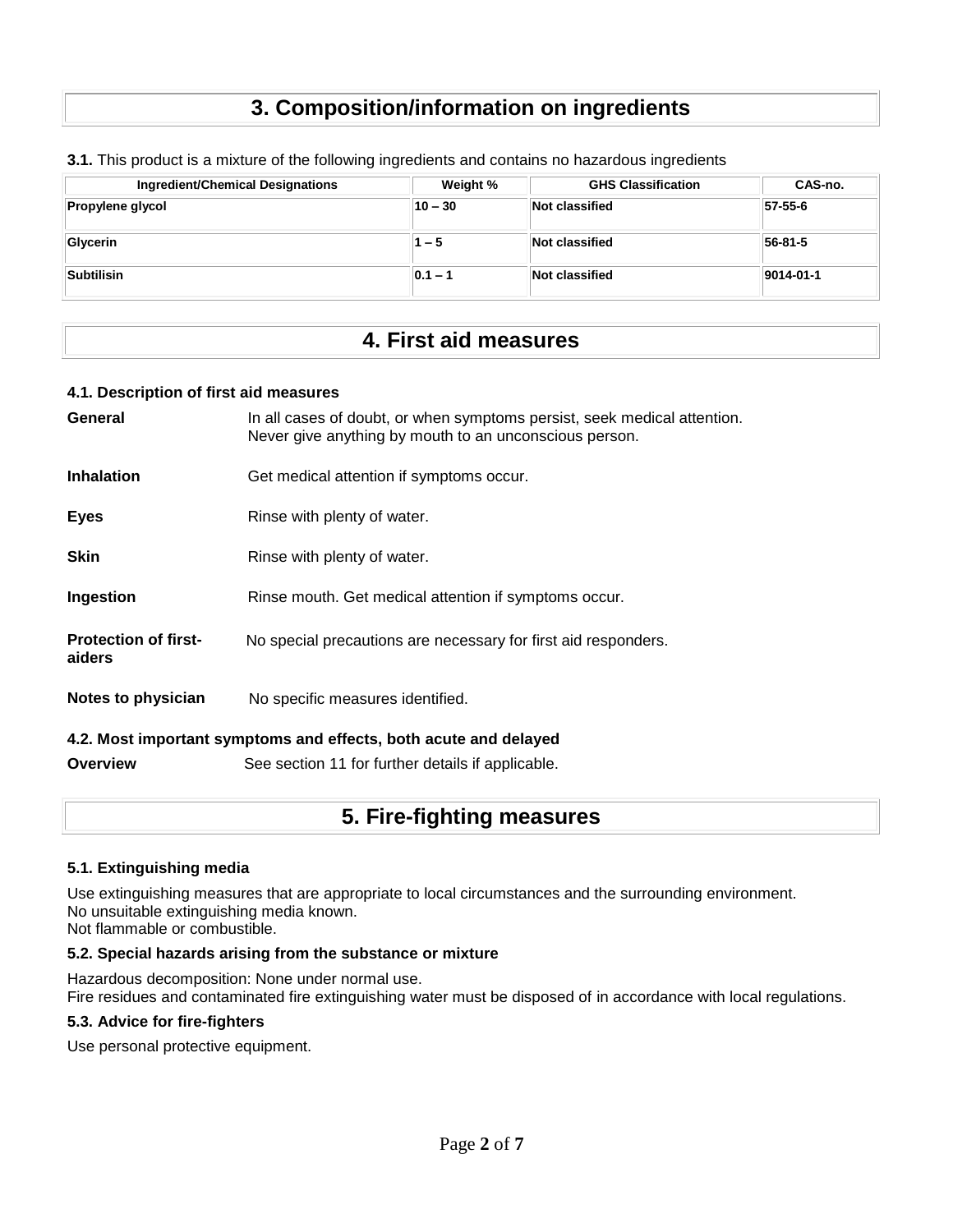## **6. Accidental release measures**

## **6.1. Personal precautions, protective equipment and emergency procedures**

Refer to protective measures listed in sections 7 and 8.

#### **6.2. Environmental precautions**

No special environmental precautions required.

#### **6.3. Methods and material for containment and cleaning up**

Stop leak if safe to do so. Contain spillage and then collect with a non-combustible absorbent material like sand, earth, diatomaceous earth or vermiculite to soak up product and place in a container for disposal according to local / national regulations (see section 13). Flush away traces with water. For large spills, dike spilled material or otherwise contain material to ensure runoff does not reach a waterway.

## **7. Handling and storage**

#### **7.1. Precautions for safe handling**

Wash hands after handling. For personal protection see section 8.

#### **7.2. Conditions for safe storage, including any incompatibilities**

Keep out of reach of children. Store in suitable labeled containers.

## **8. Exposure controls and personal protection**

#### **8.1. Control parameters**

| CAS No. | Ingredient       | <b>Source</b>  | Value                                                                              |
|---------|------------------|----------------|------------------------------------------------------------------------------------|
| 57-55-6 | Propylene glycol | <b>WEEL</b>    | Permissible concentration: 10 mg/m3, Form of exposure: TWA                         |
| 56-81-5 | Glycerin         | <b>OSHA Z1</b> | Permissible concentration: 5 mg/m3, Form of exposure: TWA<br>(respirable fraction) |
|         |                  | ACGIH          | Permissible concentration: 10 mg/m3, Form of exposure: TWA                         |

## **8.2. Exposure controls**

| <b>Respiratory</b>          | No personal respiratory protective equipment normally required.                                                                                                                      |
|-----------------------------|--------------------------------------------------------------------------------------------------------------------------------------------------------------------------------------|
| <b>Eyes</b>                 | No special protective equipment required.                                                                                                                                            |
| Skin / Hands                | No special protective equipment required.                                                                                                                                            |
| <b>Engineering Controls</b> | Good general ventilation should be sufficient to control worker exposure to airborne<br>contaminants.                                                                                |
| <b>Other Work Practices</b> | Use good personal hygiene practices. Wash hands before eating or drinking and after<br>smoking or using toilet. Promptly remove soiled clothing and wash thoroughly before<br>reuse. |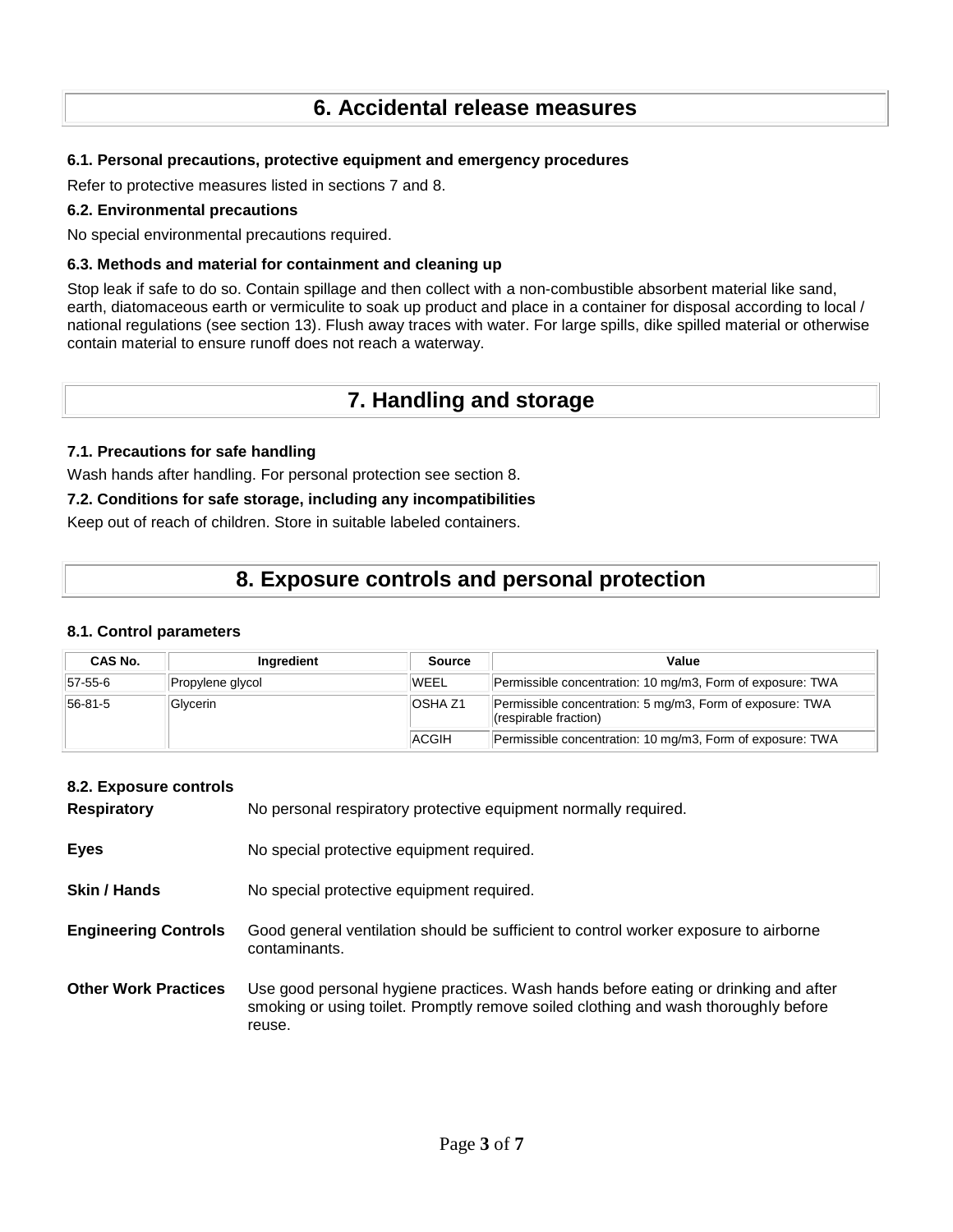## **9. Physical and chemical properties**

| Appearance                                   | Liquid – clear, orange                       |
|----------------------------------------------|----------------------------------------------|
| Odor                                         | Perfumes, fragrances                         |
| Odor threshold                               | No data available                            |
| pH                                           | $6.5 - 8.0$                                  |
| Melting point / freezing point               | No data available                            |
| Initial boiling point and boiling range      | No data available                            |
| <b>Flash Point</b>                           | Not applicable, does not sustain combustion. |
| <b>Evaporation rate</b>                      | No data available                            |
| <b>Flammability (solid, gas)</b>             | No data available                            |
| <b>Upper Explosive Limit</b>                 | No data available                            |
| <b>Lower Explosive Limit</b>                 | No data available                            |
| Vapor pressure                               | No data available                            |
| <b>Relative vapor density</b>                | No data available                            |
| <b>Relative density</b>                      | $1.01 - 1.03$                                |
| <b>Solubility in Water</b>                   | Soluble                                      |
| Solubility in other solvents                 | No data available                            |
| <b>Partition coefficient n-octanol/water</b> | No data available                            |
| <b>Auto-ignition temperature</b>             | No data available                            |
| <b>Decomposition temperature</b>             | No data available                            |
| <b>Viscosity, kinematic</b>                  | No data available                            |
| <b>Explosive properties</b>                  | No data available                            |
| <b>Oxidizing properties</b>                  | No data available                            |
| <b>Molecular weight</b>                      | No data available                            |
| <b>VOC</b>                                   | No data available                            |

## **9.2. Other information**

No other relevant information.

## **10. Stability and reactivity**

## **10.1. Chemical stability** Stable under normal circumstances. **10.2. Possibility of hazardous reactions** No dangerous reaction known under conditions of normal use. **10.3. Conditions to avoid** None known **10.4. Incompatible materials** None known **10.5. Hazardous decomposition products**

Decomposition products may include the following materials: Carbon oxides, Nitrogen oxides (NOx), Sulfur oxides, Oxides of phosphorus.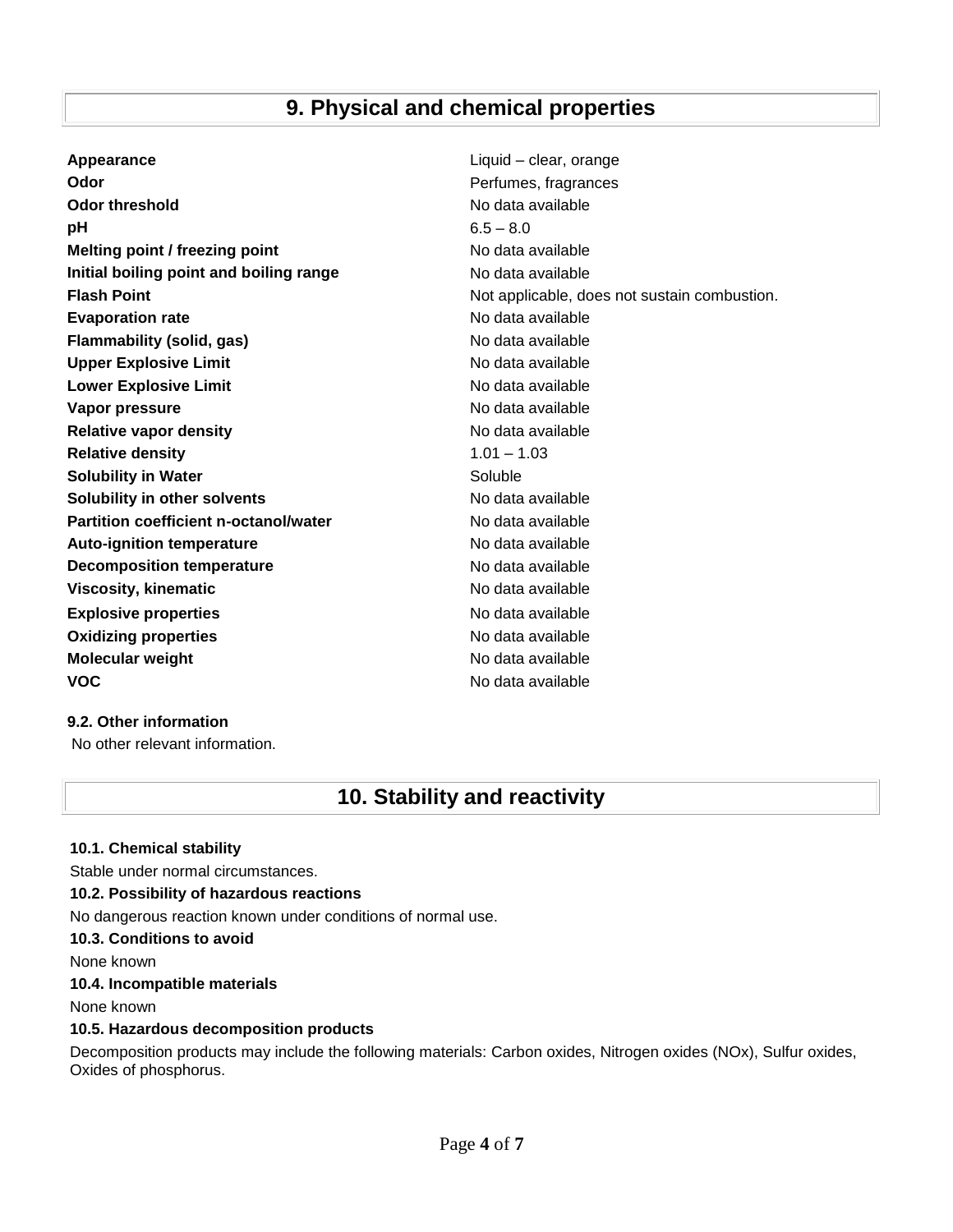# **11. Toxicological information**

### **Acute dermal toxicity**

| Ingredient | Oral LD50,<br>mg/kg | Skin LD50.<br>mg/kg | <b>Inhalation</b><br>Vapor LD50.<br>ma/L/4hr | Inhalation<br>Dust/Mist LD50.<br>ma/L/4hr | Inhalation<br>Gas LD50.<br>ppm |
|------------|---------------------|---------------------|----------------------------------------------|-------------------------------------------|--------------------------------|
| Glycerin   | No data             | 23,000 mg/kg,       | No data                                      | No data                                   | No data                        |
|            | available           | Rabbit              | available                                    | available                                 | available                      |

Note: When no route specific LD50 data is available for an acute toxin, the converted acute toxicity point estimate was used in the calculation of the product's ATE (Acute Toxicity Estimate).

| <b>Classification</b>         | Category | <b>Hazard Description</b>                |
|-------------------------------|----------|------------------------------------------|
| Acute toxicity (oral)         |          | Estimated: > 5,000 mg/kg                 |
| Acute toxicity (dermal)       |          | Not Applicable                           |
| Acute toxicity (inhalation)   |          | 4 h Acute toxicity estimate: $> 40$ mg/l |
| Skin corrosion/irritation     |          | Not Applicable                           |
| Serious eye damage/irritation |          | Not Applicable                           |
| Respiratory sensitization     |          | Not Applicable                           |
| Skin sensitization            |          | Not Applicable                           |
| Germ cell mutagenicity        |          | Not Applicable                           |
| Carcinogenicity               |          | Not Applicable                           |
| Reproductive effects          |          | Not Applicable                           |
| Teratogenicity                |          | Not Applicable                           |
| STOT-single exposure          |          | Not Applicable                           |
| STOT-repeated exposure        |          | Not Applicable                           |
| Aspiration hazard             |          | Not Applicable                           |

| Likely routes of exposure:             | Inhalation, Eye contact, Skin contact                       |
|----------------------------------------|-------------------------------------------------------------|
| <b>Potential Health Effects:</b>       | Health injuries are not known or expected under normal use. |
| <b>Experience with human exposure:</b> | Health injuries are not known or expected under normal use. |

## **12. Ecological information**

## **12.1.** This product has no known ecotoxicological effects.

| Ingredient       | 96 hr LC50 fish,<br>mg/l | 48 hr EC50 daphnia/etc.<br>mg/l | 96 hr EC50 algae,<br>mg/l |
|------------------|--------------------------|---------------------------------|---------------------------|
| Propylene glycol | >10,000 mg/l             | 18,340 mg/l                     | 19,000 mg/l               |
| Glycerin         | 855 mg/l                 | No data available               | No data available         |
| Subtilisin       | No data available        | 1.4 mg/l                        | No data available         |

**Toxicity to fish:** No data available **Toxicity to daphnia and other aquatic invertebrates:** No data available **Toxicity to algae:** No data available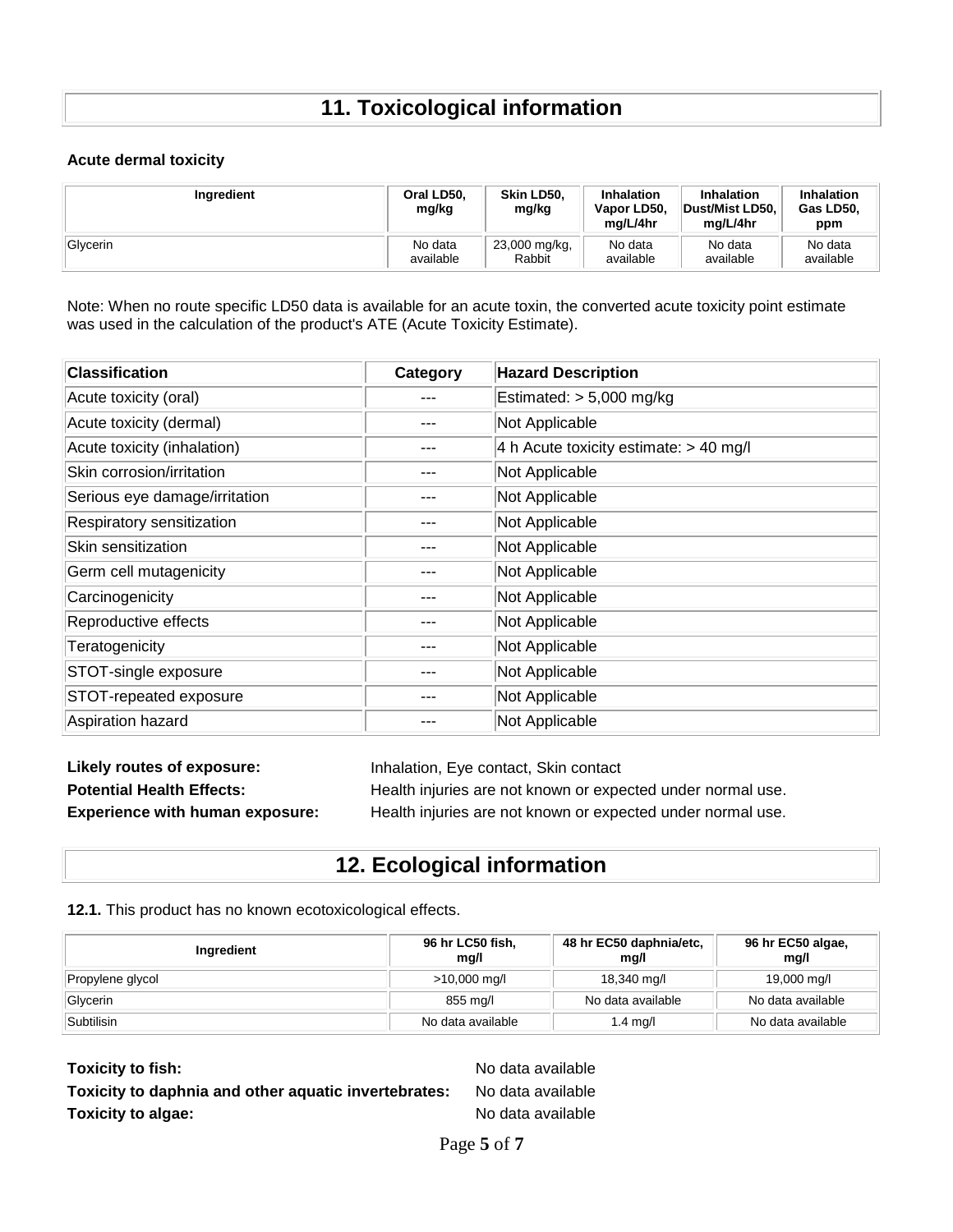## **12.2. Persistence and degradability**

No data available.

**12.3. Bioaccumulative potential**

No data available.

**12.4. Mobility in soil**

No data available.

**12.5. Other adverse effects**

No data available.

## **13. Disposal considerations**

## **13.1. Disposal methods**

Where possible recycling is preferred to disposal or incineration. If recycling is not practicable, dispose of in compliance with local regulations. Dispose of wastes in an approved waste disposal facility.

## **13.2. Disposal considerations**

Dispose of as unused product. Empty containers should be taken to an approved waste handling site for recycling or disposal. Do not reuse empty containers.

## **14. Transport information**

## **Land Transport (DOT)** Not dangerous goods **Sea Transport (IMDG/IMO)** Not dangerous goods

## **15. Regulatory information**

**Regulatory Overview** The regulatory data in Section 15 is not intended to be all-inclusive, only selected regulations are represented.

## **EPCRA – Emergency Planning and Community Right-to-know**

## **CERCLA Reportable Quantity:**

This material does not contain any components with a CERCLA RQ.

## **SARA 304 Extremely Hazardous Substances Reportable Quantity:**

This material does not contain any components with a section 304 EHS RQ.

## **SARA 311/312 Hazards:**

No SARA Hazards

## **SARA 302:**

No chemicals in this material are subject to the reporting requirements of SARA Title III, Section 302

## **SARA 313:**

This material does not contain any chemical components with known CAS numbers that exceed the threshold (De Minimis) reporting levels established by SARA Title III, Section 313.

## **California Prop 65:**

 This product does not contain any chemicals known to the State of California to cause cancer, birth, or any other reproductive defects.